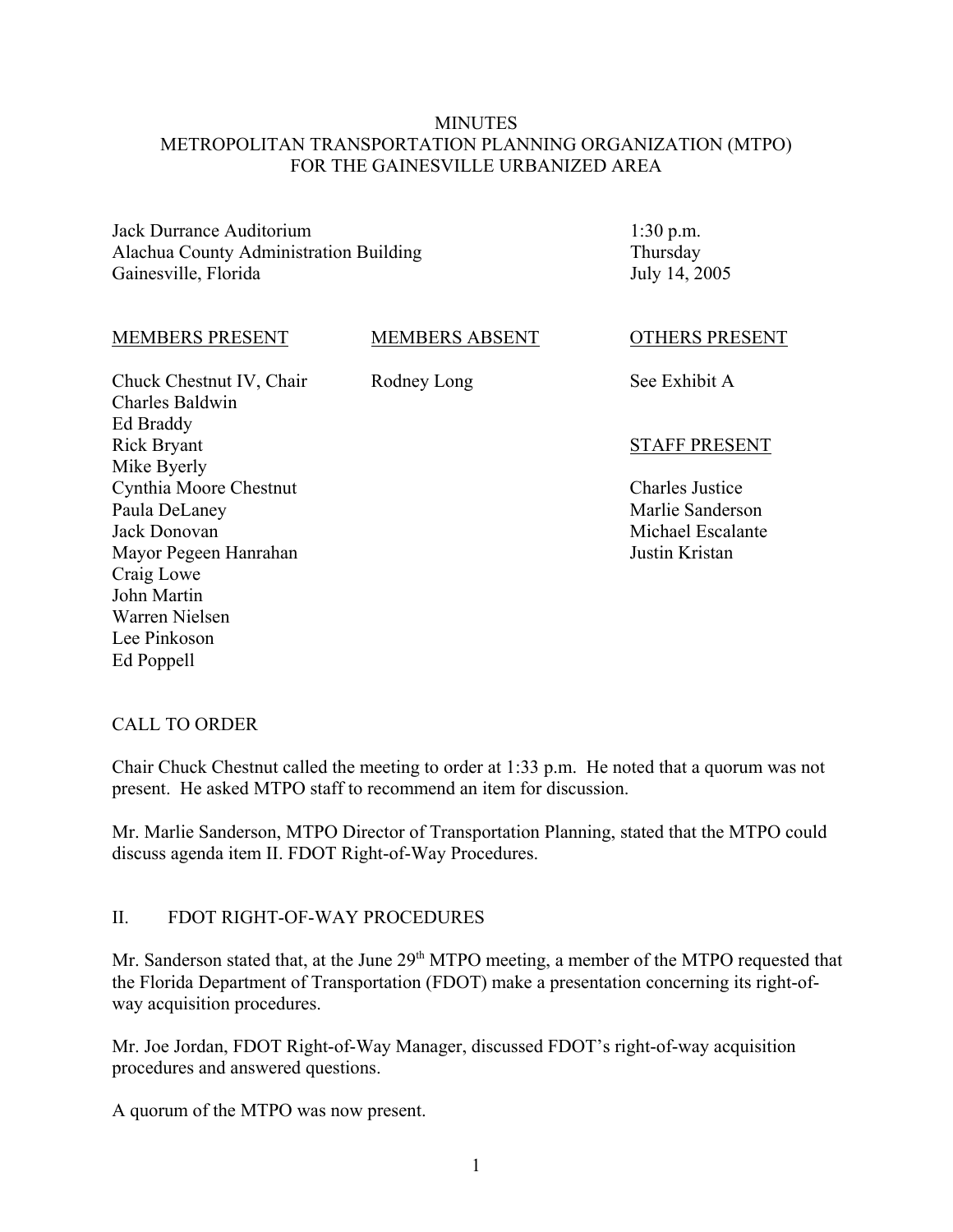A member of the MTPO requested that MTPO staff provide MTPO members with written materials containing the information discussed at today's meeting concerning right-of-way acquisition.

## **ACTION: Mayor Hanrahan moved to have MTPO Staff work with FDOT staff to draft an appropriate letter to the property owners in the Hull Road corridor to explore property acquisition options. Commissioner DeLaney seconded; motion passed unanimously.**

## I. APPROVAL OF THE MEETING AGENDA AND CONSENT AGENDA

Chair Chuck Chestnut, noting that a quorum was present, asked for approval of the consent agenda and meeting agenda.

## **ACTION: Commissioner Lowe moved to approve the consent agenda and regular agenda. Commissioner DeLaney seconded; motion passed unanimously.**

## III. TWO-LANE HULL ROAD RIGHT-OF-WAY (PLUS BICYCLE/PEDESTRIAN TRAIL) COST ESTIMATE

Mr. Sanderson stated that the MTPO, at its June  $29<sup>th</sup>$  meeting, requested a revised right-of-way cost estimate for a two-lane Hull Road extension with a bicycle/pedestrian path.

Mr. James Bennett, FDOT Urban Area Transportation Development Engineer, discussed the Hull Road extension right-of-way acquisition status and answered questions. He noted that, for federal funds to be used for right-of-way acquisition, a four-lane cross-section must be purchased.

Mr. David Wagner, MTPO Attorney, suggested that the letter to Hull Road extension corridor property owners should ask for donation of property.

## IV. YEAR 2025 LONG RANGE TRANSPORTATION PLAN- DRAFT NEEDS PLAN

Mr. Sanderson stated that the MTPO is updating the community's long range transportation plan. He said that this plan must be adopted by December 14, 2005.

Mr. Ken Kaltenbach, Corradino Group Senior Vice President, reviewed the long range transportation plan goals and objectives, evaluation factors, and roadway facility deficiency analysis. He discussed the model alternative analyses and answered questions.

Mr. Sanderson recommended discussion of the Alternative 2- Transit projects first, non-Student Village Area projects second, and Student Village Area projects third. He discussed existing transit route projects to be included in the draft Year 2025 Transportation Needs Plan for testing and answered questions.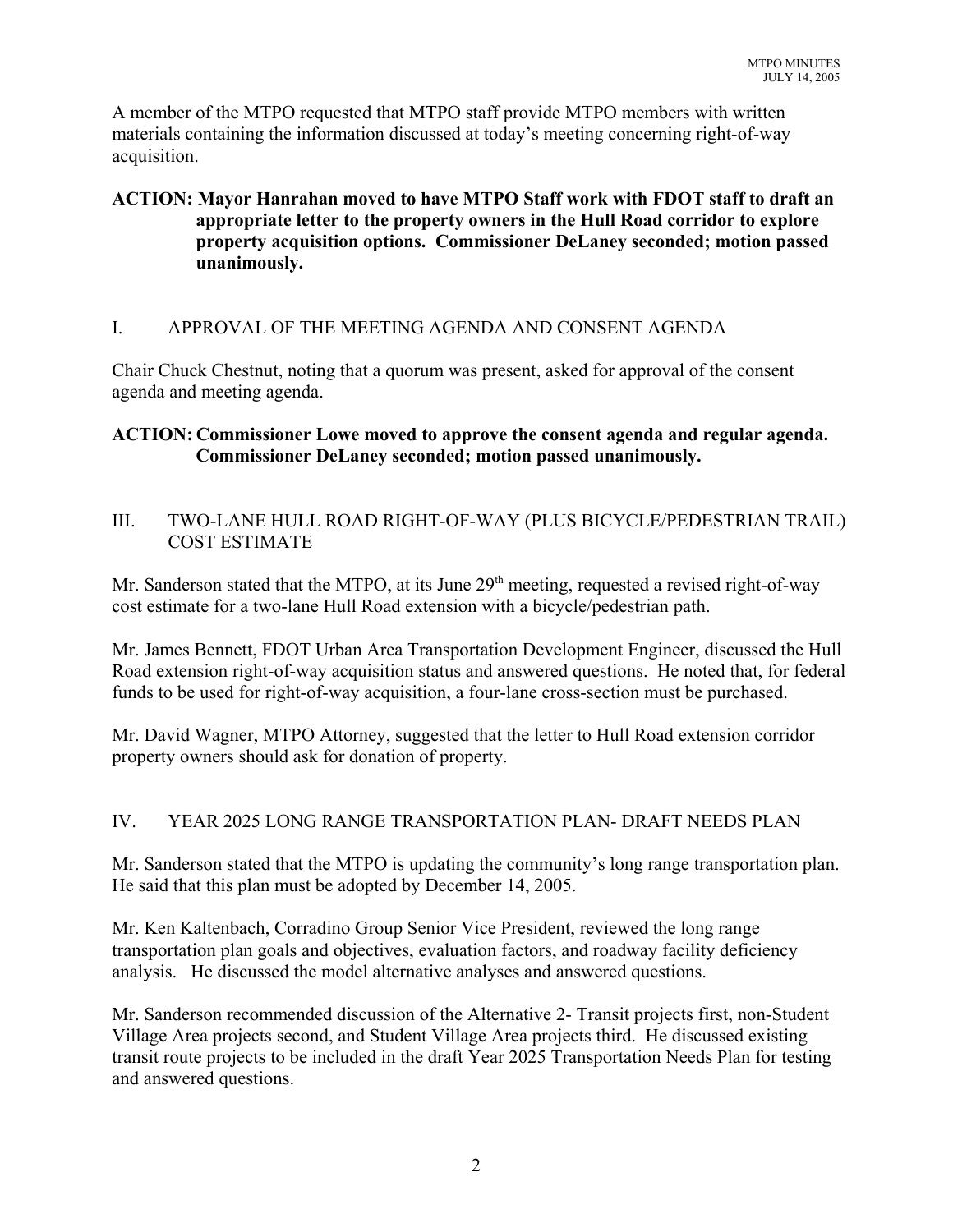## **ACTION: Commissioner Pinkoson moved to approve, as part of the draft Year 2025 Long Range Transportation Needs Plan, the existing route projects listed in Exhibit 2- Transit Alternative. Mayor Hanrahan seconded; motion passed unanimously.**

Mr. Sanderson discussed proposed new Regional Transit System (RTS) bus route projects to be included in the draft Year 2025 Transportation Needs Plan and answered questions.

## **ACTION: Commissioner DeLaney moved to approve, as part of the draft Year 2025 Long Range Transportation Needs Plan, the proposed RTS Routes 25, 44 and 46 listed in Exhibit 3- Transit Alternative. Commissioner Byerly seconded; motion passed unanimously.**

Mr. Sanderson noted that the proposed Bus Rapid Transit service was not recommended since the modeled ridership was low.

## **ACTION: Commissioner Braddy moved to include the Bus Rapid Transit projects in the Year 2025 Long Range Transportation Needs Plan. Commissioner Cynthia Moore Chestnut seconded; motion passed unanimously.**

Mr. Sanderson discussed the proposed park-n-ride and express bus service and answered questions.

- **ACTION: Commissioner Cynthia Moore Chestnut moved to approve the proposed park-nride and express bus service projects listed in Exhibit 3- Transit Alternative as part of the draft Year 2025 Long Range Transportation Needs Plan, including the extension of the High Springs to Gainesville Park-n-Ride Express Bus Route to the University of Florida. Commissioner Braddy seconded; motion passed unanimously.**
- **ACTION: Commissioner Cynthia Moore Chestnut moved to approve the proposed project Routes 23, 39 and 62 listed in Exhibit 3- Transit Alternative as part of the draft Year 2025 Long Range Transportation Needs Plan. Commissioner Braddy seconded; motion passed 10 to 1.**

Mr. Sanderson discussed the non-Student Village Area highway alternative projects and answered questions.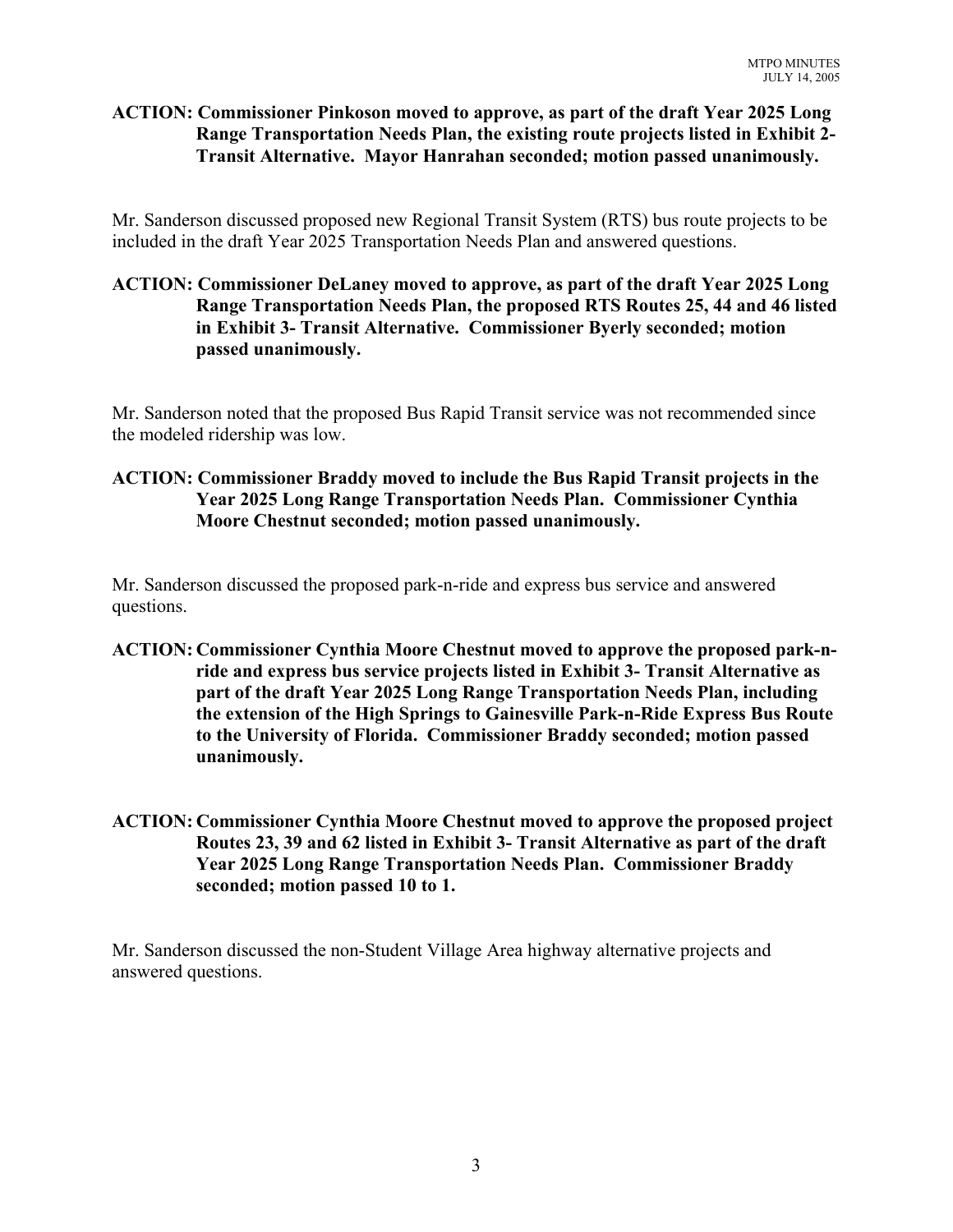**ACTION: Commissioner Cynthia Moore Chestnut moved to approve, as part of the draft Year 2025 Long Range Transportation Needs Plan, projects C through W,** except H<sub>2</sub>, L and T, listed in Exhibit 1. Commissioner Nielsen seconded.

> **Commissioners Braddy and Byerly split the action to consider the following projects separately:**

- **1.**  $H_1$  (W.  $6<sup>th</sup>$  Street 2-lane with roundabouts) and  $H_2$  (W.  $6<sup>th</sup>$  Street 4-lane); and
- **2. U (NW 83rd Street 4-lane) and W (NW 23rd Avenue 4-lane).**

#### **SPLIT ACTION PART 1:**

**Commissioner Cynthia Moore Chestnut moved to approve, as part of the draft Year 2025 Long Range Transportation Needs Plan, projects C through S plus V, except L and T, listed in Exhibit 1. Commissioner Nielsen seconded; motion passed unanimously**

#### **SPLIT ACTION PART 2:**

**Commissioner Cynthia Moore Chestnut moved to approve, as part of the draft Year 2025 Long Range Transportation Needs Plan, project H<sub>1</sub> (W. 6<sup>th</sup> Street 2lane with roundabouts) as listed in Exhibit 1. Commissioner Nielsen seconded; motion passed 9 to 1.**

#### **SPLIT ACTION PART 3:**

**Commissioner Cynthia Moore Chestnut moved to approve, as part of the draft Year 2025 Long Range Transportation Needs Plan, projects U (NW 83rd Street 4-lane) and W (NW 23rd Avenue 4-lane) as listed in Exhibit 2. Commissioner Nielsen seconded; motion passed 9 to 1.**

**ACTION: Commission Cynthia Moore Chestnut moved to:** 

- **1. defer discussion of agenda items IV. (Year 2025 Long Range Transportation Plan- Draft Needs Plan Student Village Options) and V. (Unfunded Project Priorities);**
- **2. schedule a special MTPO meeting to discuss the deferred agenda items; and**
- **3. adjourn the meeting.**

**Commissioner Braddy seconded; motion passed 9 to 1.**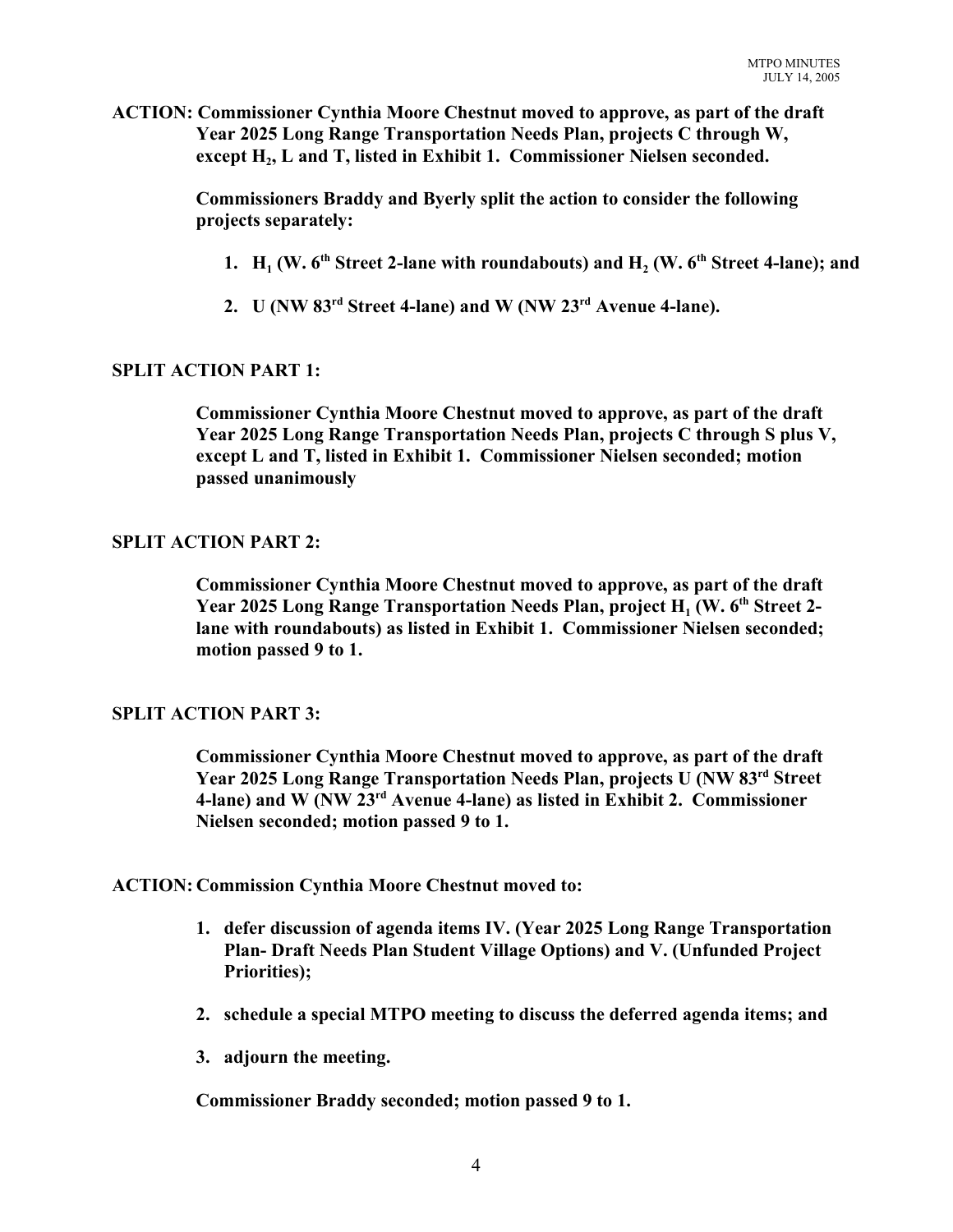# ADJOURNMENT

Chair Chuck Chestnut adjourned the meeting at 5:10 p.m.

 $\mathcal{L}_\text{max}$  , and the contribution of the contribution of the contribution of the contribution of the contribution of the contribution of the contribution of the contribution of the contribution of the contribution of t

Date Craig Lowe, Secretary/Treasurer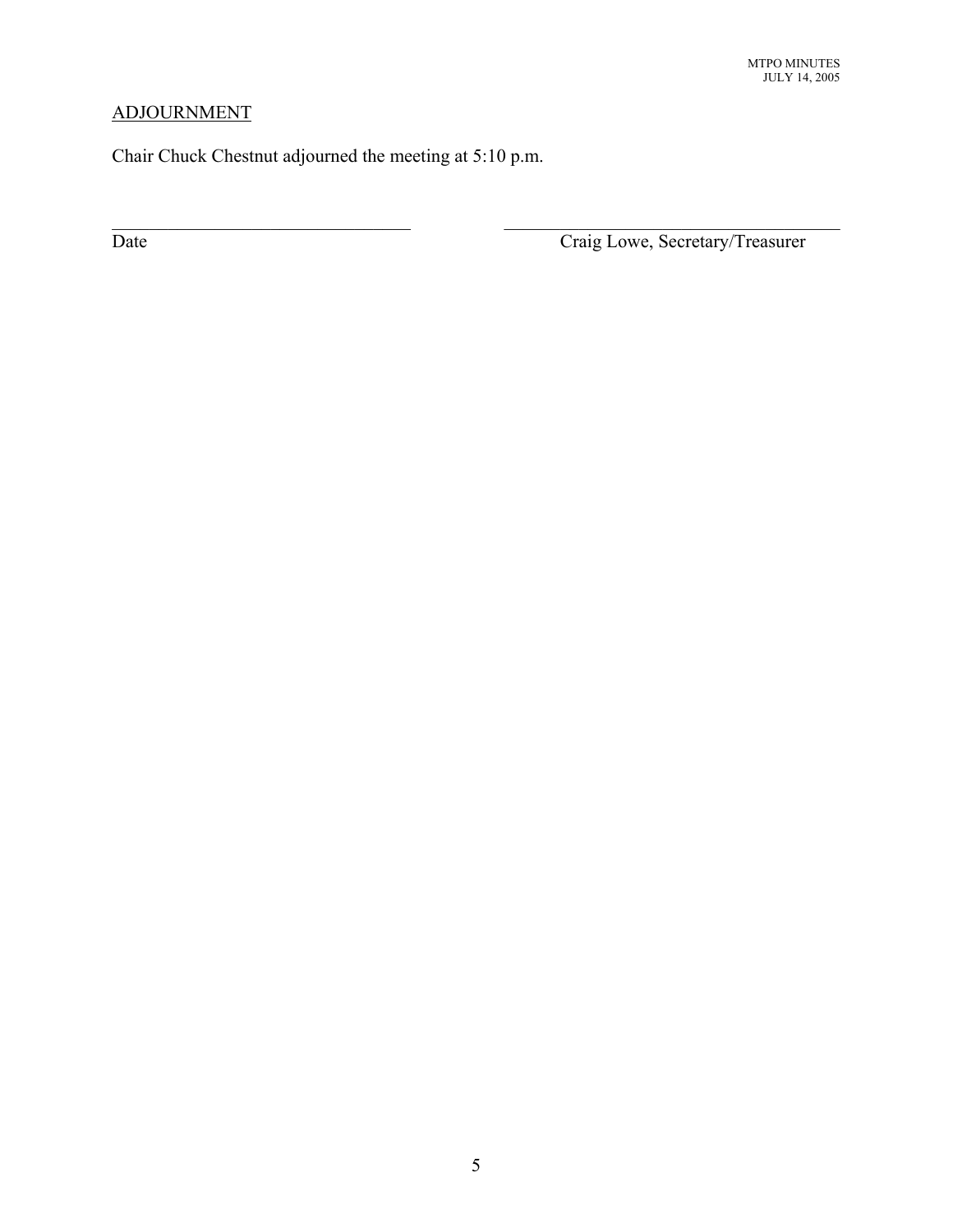## **EXHIBIT A**

| <b>Interested Citizens</b> | <b>Florida Department</b><br>of Transportation | <b>Alachua County</b>  | <b>City of Gainesville</b> |
|----------------------------|------------------------------------------------|------------------------|----------------------------|
| Ken Kaltenbach             | James Bennett                                  | Michael Fay            | Gina Hawkins               |
| <b>Bob Reller</b>          | Gina Buscher                                   | <b>Richard Hedrick</b> | Brian Kanely               |
| Joe Sutherland             | Joe Jordan                                     | <b>Bill Lecher</b>     | Phil Mann                  |
| Tim Tromet                 | <b>Larry Parks</b>                             | Randall Reid           | <b>Shenley Neeley</b>      |
| Ann Walsh                  | Fred Wright                                    | Dave Wagner            | Doug Robinson              |
|                            |                                                |                        | Teresa Scott               |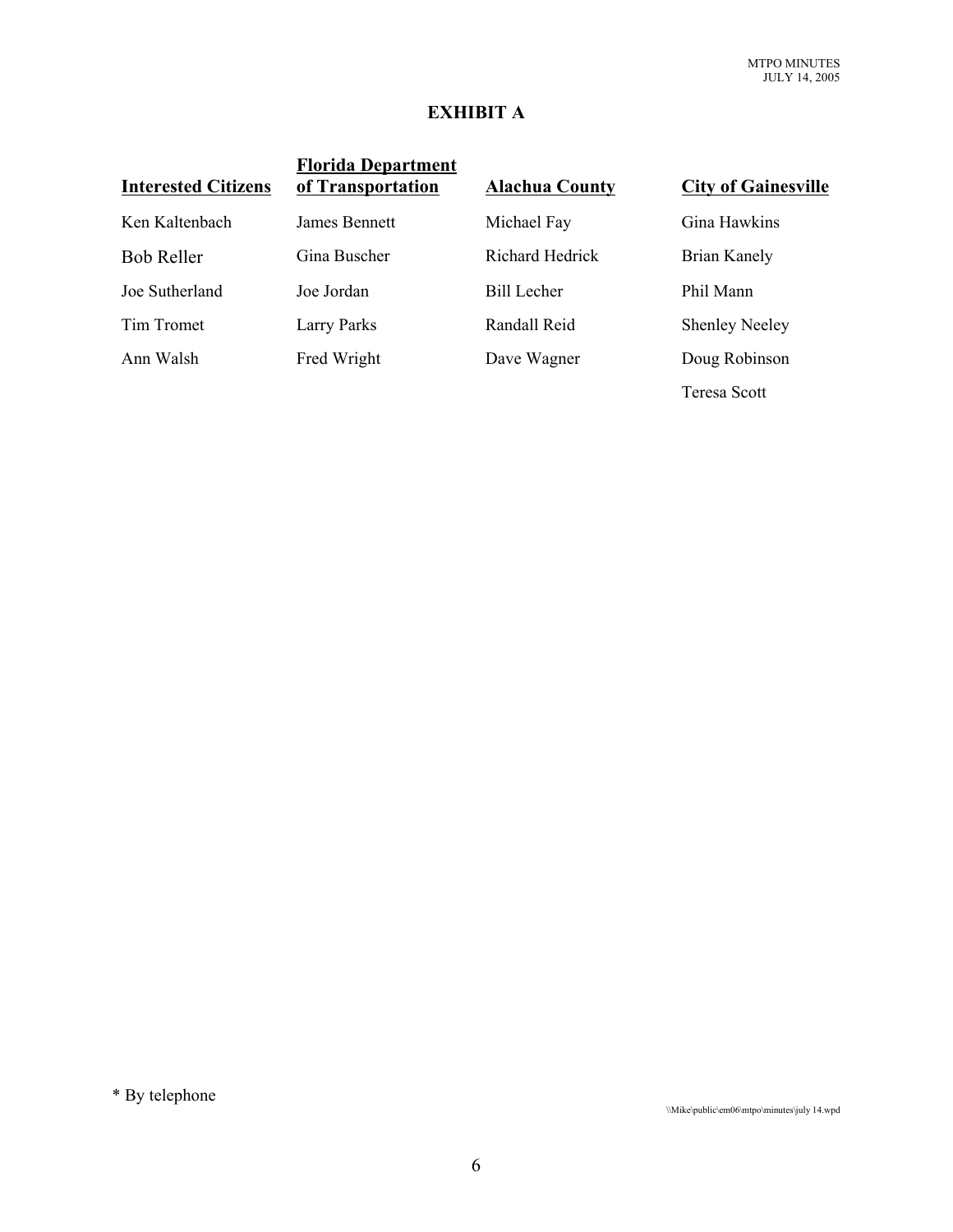

2009 N.W. 67 PLACE, SUITE A, GAINESVILLE, FLORIDA 32653-1603 **SUNCOM 625-2200** FAX (352) 955-2209 (352) 955-2200

### **CONSENT AGENDA METROPOLITAN TRANSPORTATION PLANNING ORGANIZATION FOR THE GAINESVILLE URBANIZED AREA**

**Jack Durrance Auditorium 1.130 p.m.**<br>Alachua County Administration Building 1.14 July 14, 2005 **Alachua County Administration Building Gainesville, Florida**

 $\Diamond$ 

#### **STAFF RECOMMENDATION**

| Page $*7$       | <b>CA.1</b> | <b>MTPO Minutes- June 29, 2005</b>                                                                                                                     | <b>APPROVE MINUTES</b>                        |
|-----------------|-------------|--------------------------------------------------------------------------------------------------------------------------------------------------------|-----------------------------------------------|
|                 |             | This set of MTPO minutes is ready for review                                                                                                           |                                               |
| Page #19 $CA.2$ |             | SW 20 <sup>th</sup> Avenue Design Study                                                                                                                | <b>APPROVE CONTRACT</b>                       |
|                 |             | This Study will be conducted by the University of Florida, College of<br>Architecture (the MTPO has approved this project in its budget for this year) |                                               |
| Page #33 CA. 3  |             | <b>Design Team Project Referral</b>                                                                                                                    | <b>APPROVE STAFF</b><br><b>RECOMMENDATION</b> |
|                 |             | Table 1 lists projects that should be referred to the Design Team for review                                                                           |                                               |
| Page #35 CA. 4  |             | <b>Section 5311 Grant Amendment</b>                                                                                                                    | <b>APPROVE AMENDMENT</b>                      |
|                 |             | This amendment will not require a \$2.00 rider fare for trips to meetings                                                                              |                                               |
| Page #45 CA. 5  |             | <b>Transportation Disadvantaged</b><br><b>Program-Status Report</b>                                                                                    | <b>NO ACTION REQUIRED</b>                     |
|                 |             | The MTPO has asked for regular status reports concerning this program                                                                                  |                                               |
| Page #51 CA. 6  |             | <b>Livable Communities Workshop</b>                                                                                                                    | <b>NO ACTION REQUIRED</b>                     |
|                 |             | This Dan Burden led workshop will be held on July 29                                                                                                   |                                               |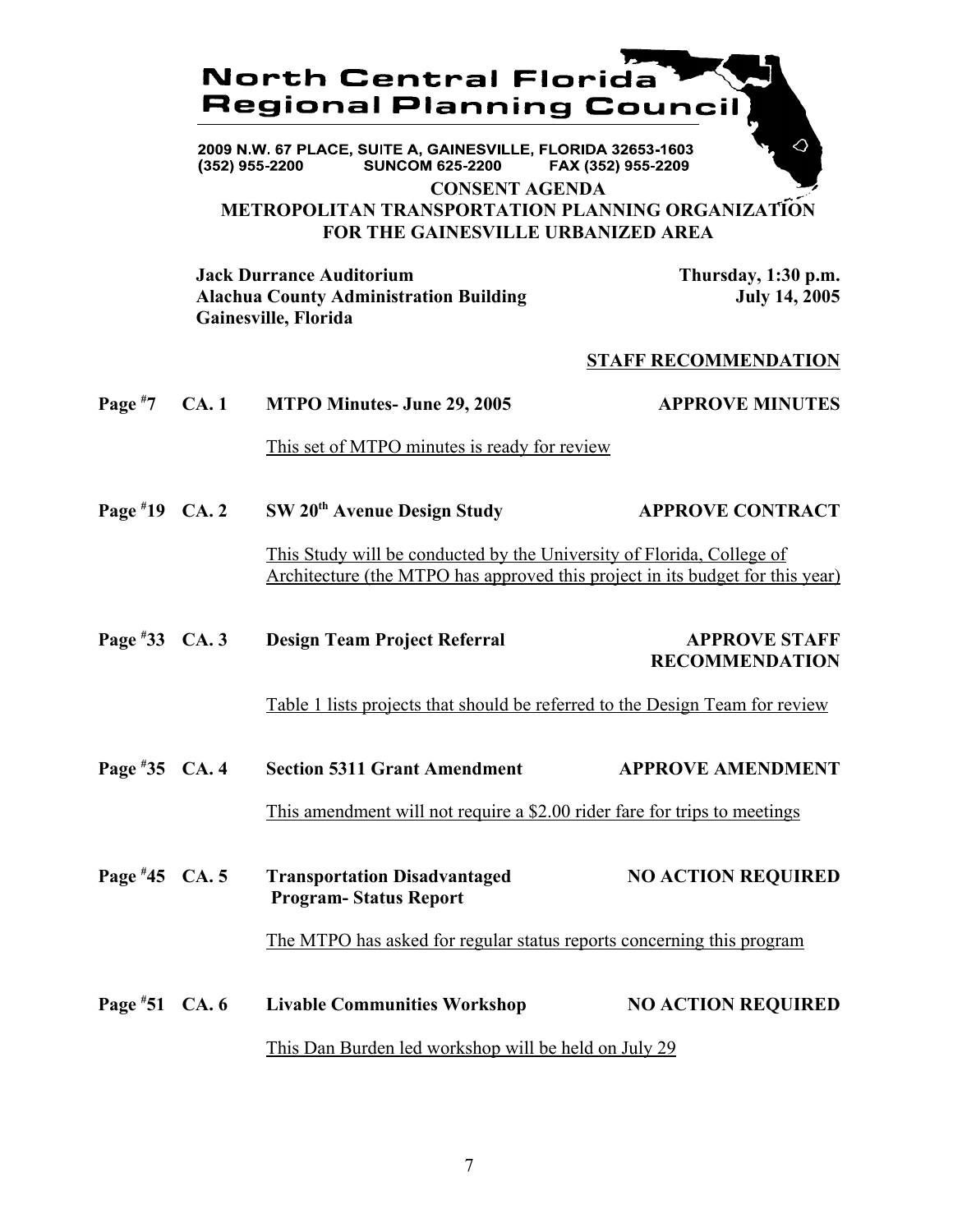## **EXHIBIT 1**

## **MTPO-APPROVED DRAFT YEAR 2025 LONG RANGE TRANSPORTATION NEEDS PLAN- HIGHWAY**

|                         |                                                                                                                                                                      |                                                                                                                        | <b>MODEL RESULTS</b>      |                           |
|-------------------------|----------------------------------------------------------------------------------------------------------------------------------------------------------------------|------------------------------------------------------------------------------------------------------------------------|---------------------------|---------------------------|
|                         |                                                                                                                                                                      |                                                                                                                        | <b>YEAR 2025</b><br>$E+C$ | <b>YEAR 2025</b><br>ALT 1 |
| <b>PROJECT</b>          | <b>ROADWAY</b>                                                                                                                                                       | <b>DESCRIPTION</b>                                                                                                     | <b>V/C RATIO</b>          | <b>V/C RATIO</b>          |
| $K^*$                   | Choose one of the attached SW 20 <sup>th</sup> Avenue/Student<br>Village Area Options A - I or recommend a new option                                                | SW 20 <sup>th</sup> Avenue Charrette Projects                                                                          |                           |                           |
| $A^*$                   | Hull Road Right-of-Way- SW 34 <sup>th</sup> Street west to SW 62 <sup>nd</sup><br>Boulevard [*SW 34 <sup>th</sup> Street west to SW 43 <sup>rd</sup> Street]         | acquire right-of-way wide enough for four lanes<br>[*acquire right-of-way wide enough for two lanes]                   |                           |                           |
| $B^*$                   | SW 20 <sup>th</sup> Avenue from SW 34 <sup>th</sup> Street west to SW 62 <sup>nd</sup><br>Boulevard [*SW 34 <sup>th</sup> Street west to SW 43 <sup>rd</sup> Street] | reconstruct with sidewalks, roundabouts, turnlanes,<br>raised medians, bikelanes, bus bays, and transit<br>super stops | 1.01                      |                           |
| $\mathcal{C}$           | SE 16 <sup>th</sup> Avenue from Williston Road west to Main Street                                                                                                   | widen from two to four lanes                                                                                           | 0.73                      | 0.38                      |
| ${\rm D}$               | NW 76 <sup>th</sup> Boulevard Extension                                                                                                                              | new two lane to Ft. Clarke Boulevard                                                                                   | $\blacksquare$            | 0.61                      |
| E                       | Depot Avenue from Williston Road west to US 441                                                                                                                      | reconstruct existing two lanes                                                                                         | 0.67                      | 0.79                      |
| ${\bf F}$               | Archer Road at SW 16th Avenue                                                                                                                                        | reconstruct intersection                                                                                               | $\Box$                    |                           |
| G                       | University Avenue from Waldo Road west to US 441                                                                                                                     | reduce from four lanes to two lanes with onstreet<br>parking                                                           | 0.76                      | 0.95                      |
| H                       | W. 6 <sup>th</sup> Street from SW 4 <sup>th</sup> Avenue north to NW 8 <sup>th</sup> Avenue                                                                          | reconstruct to include roundabouts                                                                                     | 0.54                      | 0.52                      |
| $\mathbf I$             | NW 34 <sup>th</sup> Street from NW 16 <sup>th</sup> Avenue north to US 441                                                                                           | widen to add center turnlane                                                                                           | 0.95                      | 0.95                      |
| J                       | NW 83 <sup>rd</sup> Street Extension from NW 39 <sup>th</sup> Avenue north to<br>Millhopper Road                                                                     | new two lane road                                                                                                      |                           | 0.39                      |
| M                       | NE 27 <sup>th</sup> Street Extension from NE 8 <sup>th</sup> Avenue north to NE<br>39 <sup>th</sup> Avenue                                                           | new two lane                                                                                                           | ÷,                        | 0.42                      |
| N                       | NW 23 <sup>rd</sup> Avenue Extension from NW 98 <sup>th</sup> Street to west<br>County Road 241                                                                      | protect right-of-way (construct with private<br>funding)                                                               |                           |                           |
| $\overline{O}$          | NW 122 <sup>nd</sup> Street Extension from State Road 26 north to<br>NW 39 <sup>th</sup> Avenue                                                                      | protect right-of-way (construct with private<br>funding)                                                               |                           |                           |
| $\, {\bf P}$            | SW 8 <sup>th</sup> Avenue Extension from SW 122 <sup>nd</sup> Street west to<br>SW 143rd Street                                                                      | protect right-of-way (construct with private<br>funding)                                                               |                           |                           |
| Q                       | Radio Road Extension west and south to Hull Road                                                                                                                     | new two lane (subject to PD&E study)                                                                                   | ÷,                        | 0.37                      |
| R                       | SW 40 <sup>th</sup> Boulevard Extension south of Archer Road to SW<br>34 <sup>th</sup> Street                                                                        | new two lane                                                                                                           |                           | 0.47                      |
| $\mathbf S$             | SW 23rd Terrace Extension north to Hull Road                                                                                                                         | new two lane                                                                                                           | $\blacksquare$            | 0.54                      |
| U                       | NW 83 <sup>rd</sup> Street from NW 23 <sup>rd</sup> Avenue to NW 39 <sup>th</sup> Avenue                                                                             | widen to four lanes                                                                                                    | 1.05                      | 0.47                      |
| $\ensuremath{\text{V}}$ | Archer Road from GMA Boundary to Tower Road                                                                                                                          | widen to four lanes                                                                                                    | 1.31                      | 0.67                      |
| W                       | NW 23 <sup>rd</sup> Avenue from NW 98 <sup>th</sup> Street to NW 55 <sup>th</sup> Street                                                                             | widen to four lanes                                                                                                    | 0.50                      | 0.35                      |

\*MTPO deferred action on the Student Village Area option.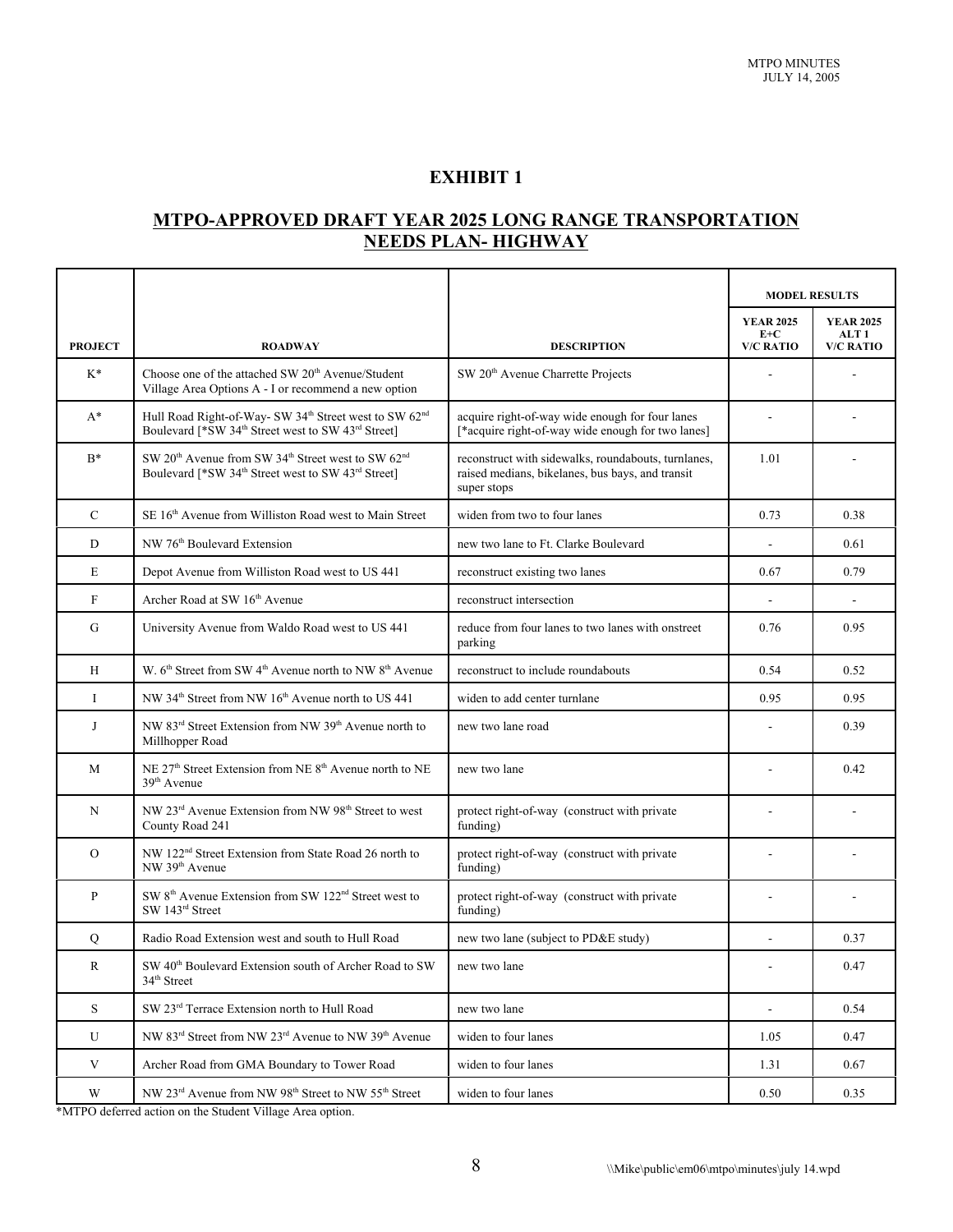## **EXHIBIT 2**

## **MTPO-APPROVED DRAFT YEAR 2025 LONG RANGE TRANSPORTATION NEEDS PLAN- TRANSIT**

|                | YEAR 2025 WEEKDAY                  |                               | <b>MODEL RESULTS</b>                                                            |                                                                                        |  |
|----------------|------------------------------------|-------------------------------|---------------------------------------------------------------------------------|----------------------------------------------------------------------------------------|--|
| <b>ROUTE</b>   | <b>HEADWAYS</b><br>[minutes]       | <b>HOURS OF</b><br>OPERATION* | <b>YEAR 2025</b><br><b>ALTERNATIVE 2</b><br><b>WEEKDAY</b><br><b>PASSENGERS</b> | <b>YEAR 2025</b><br><b>ALTERNATIVE 2</b><br><b>WEEKDAY</b><br><b>PASSENGERS / MILE</b> |  |
|                | <b>EXISTING FIXED ROUTE SYSTEM</b> |                               |                                                                                 |                                                                                        |  |
| $\mathbf{1}$   | 15                                 | 74                            | 1111                                                                            | 234.23                                                                                 |  |
| $\overline{2}$ | 15                                 | 74                            | 71                                                                              | 11.41                                                                                  |  |
| 5              | 15                                 | 74                            | 624                                                                             | 110.04                                                                                 |  |
| $\overline{7}$ | 15                                 | 74                            | 101                                                                             | 16.08                                                                                  |  |
| 8              | 15                                 | 74                            | 1530                                                                            | 170.85                                                                                 |  |
| 10             | 15                                 | 74                            | 393                                                                             | 46.28                                                                                  |  |
| 11             | 15                                 | 74                            | 212                                                                             | 42.39                                                                                  |  |
| 15             | 15                                 | 74                            | 211                                                                             | 34.08                                                                                  |  |
| 24             | 15                                 | 74                            | 168                                                                             | 20.38                                                                                  |  |
| 43             | 15                                 | 74                            | 3004                                                                            | 219.83                                                                                 |  |
| 75             | 15                                 | 74                            | 800                                                                             | 62.62                                                                                  |  |
| 21             | 10                                 | 111                           | 2069                                                                            | 527.78                                                                                 |  |
| 34             | 10                                 | 111                           | 1690                                                                            | 340.14                                                                                 |  |
| 36             | 10                                 | 111                           | 684                                                                             | 199.86                                                                                 |  |
| 9              | 5                                  | 222                           | 2404                                                                            | 577.90                                                                                 |  |
| 12             | 5                                  | 222                           | 3101                                                                            | 814.39                                                                                 |  |
| 13             | 5                                  | 222                           | 976                                                                             | 335.68                                                                                 |  |
| 16             | 5                                  | 222                           | 1486                                                                            | 450.47                                                                                 |  |
| 20             | 5                                  | 222                           | 3783                                                                            | 668.49                                                                                 |  |
| 35             | 5                                  | 222                           | 1272                                                                            | 252.50                                                                                 |  |

\*Fixed-Route- Weekday, 5:00 a.m. - 3:00 a.m.